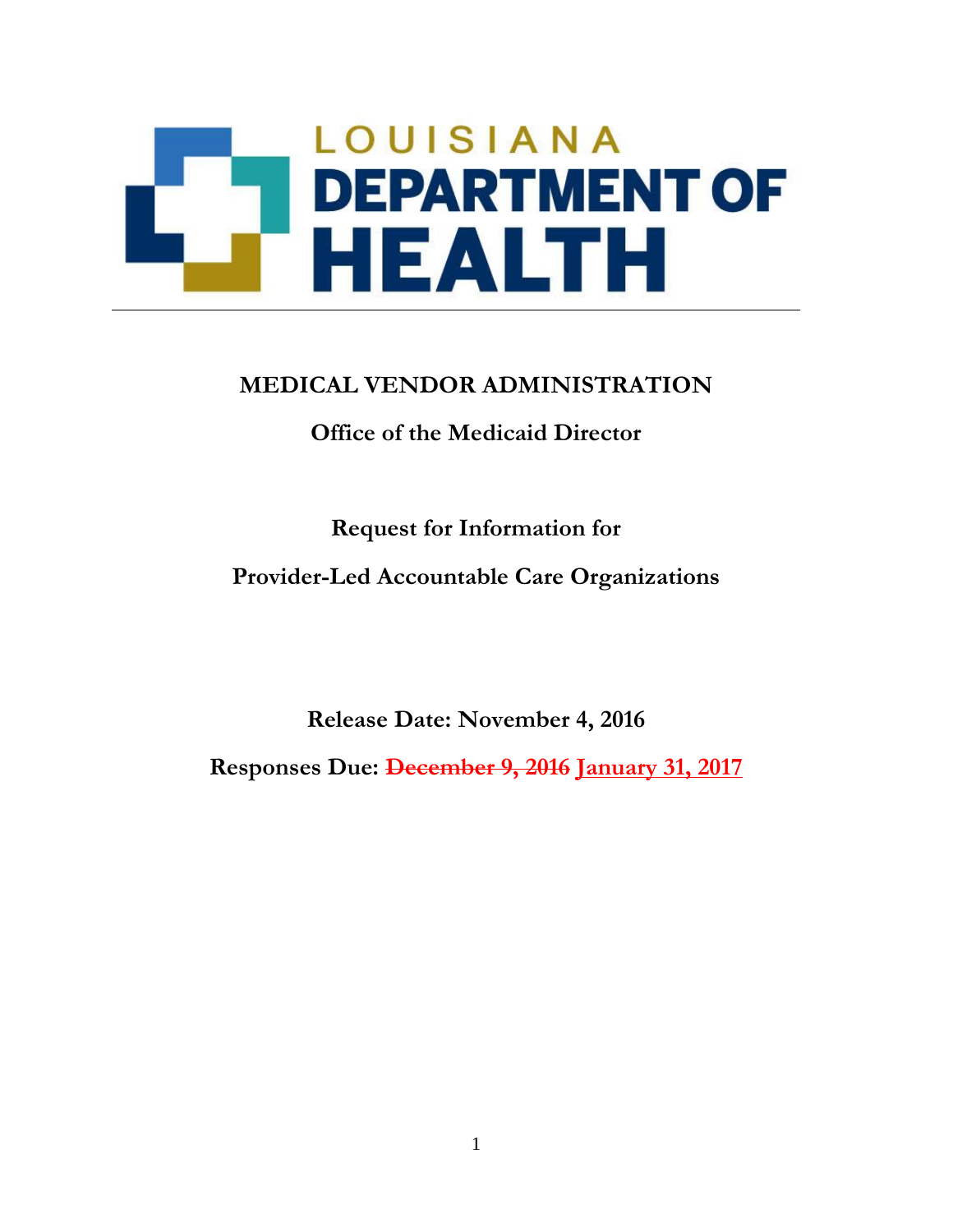11/4/2016

# Contents

| Section VI. Additional Information – Purpose, Disclaimer, Ownership, and Confidentiality  8 |  |
|---------------------------------------------------------------------------------------------|--|
|                                                                                             |  |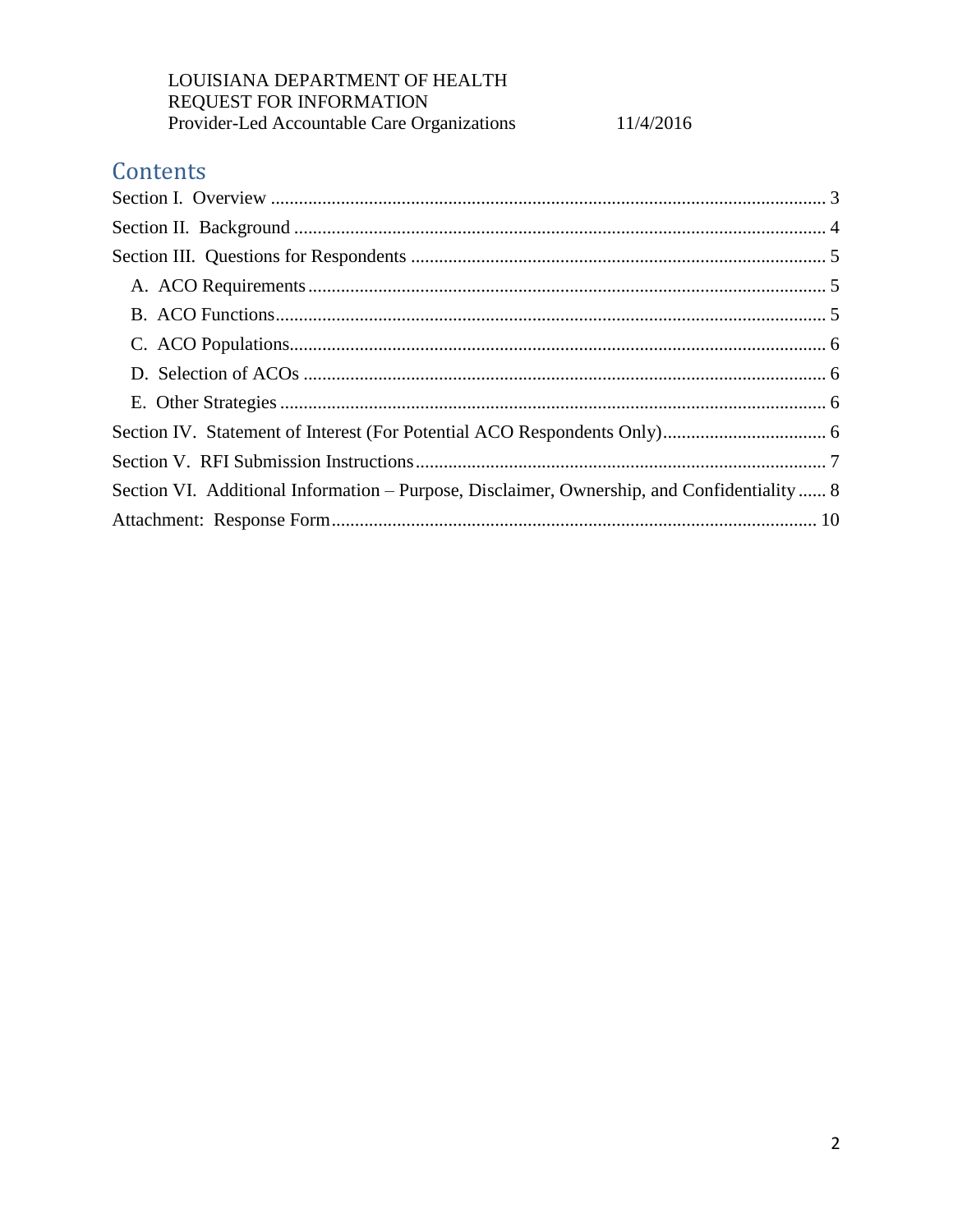# <span id="page-2-0"></span>**Section I. Overview**

 $\overline{a}$ 

As part of its efforts to modernize payment mechanisms for Louisiana's Medicaid program and its delivery system features, to shift from paying for *volume* to paying for *value* and to improve health care quality and outcomes, the Louisiana Department of Health (LDH) is seeking comment on the possibility of inviting provider-led managed care plans to participate in the Healthy Louisiana Medicaid managed care program as Accountable Care Organizations (ACOs). As defined by the Centers for Medicare and Medicaid Services, an ACO is a group of doctors, hospitals, and other healthcare providers who come together voluntarily to give high-quality coordinated care to their patients. Successful care coordination ensures that patients receive the right care at the right time, while avoiding unnecessary duplication of services and preventing medical errors.<sup>1</sup> Following the lead of successful ACO programs in other states, LDH is optimistic that an ACO model would improve quality for Medicaid patients while bettering the state's financial stability by combatting rising healthcare costs.

ACOs would contract directly with the state as a provider led managed care plan to manage the care of a population of Medicaid recipients in exchange for a fixed per-member per-month rate. LDH intends to re-procure its current Medicaid managed care contracts and is examining ACOs in addition to, rather than as replacements for, traditional MCOs.

LDH is in the process of developing requirements related to ACOs, but expects that ACOs would be:

- A) Organizations or groups of organizations for which each member organization is a hospital as defined by La. R.S. 40:2102; a federally-qualified health center (FQHC) as defined by La. R.S. 40:1185.3(2); or a rural health clinic (RHC) as defined by La. R.S. 40:1185.3(3);
- B) Capable of providing for the case management and primary and secondary care needs of no fewer than 10,000 Medicaid beneficiaries annually;
- C) Owned, governed, and led by Louisiana health care providers; and
- D) Sufficiently capitalized and structurally prepared to assume both insurance and performance risk associated with the provision of full Medicaid benefits to a population of recipients.

LDH anticipates a potential need for some or all ACOs to contract with third party health care providers to ensure full care coverage and third party administrators (TPAs) for claims processing services.

While this RFI does not bind the state to procuring for provider-led plans, LDH is highly interested in the ACO approach and is working to procure capable, high-quality ACO contractors as part of its Medicaid managed care procurement process in SFY 2019. Through this Request for Information (RFI), LDH is seeking community input on the development of requirements for the provider led ACOs. Vendors should refer to the response format in this document for clarification of the nature of information sought by LDH.

For the purposes of this RFI, the provisions of the Louisiana Public Records Act (La. R.S. 44.1 *et. seq*.) will be in effect. Pursuant to this Act, all proceedings, records, contracts, and other public documents relating to this RFI shall be open to public inspection. Proposers are reminded that, while trade secrets

<sup>1</sup> Accountable Care Organizations (ACOs). (2016, January 1). Retrieved October 27, 2016, from http://www.cms.gov/Medicare/Medicare-Fee-for-Service-Payment/ACO/index.html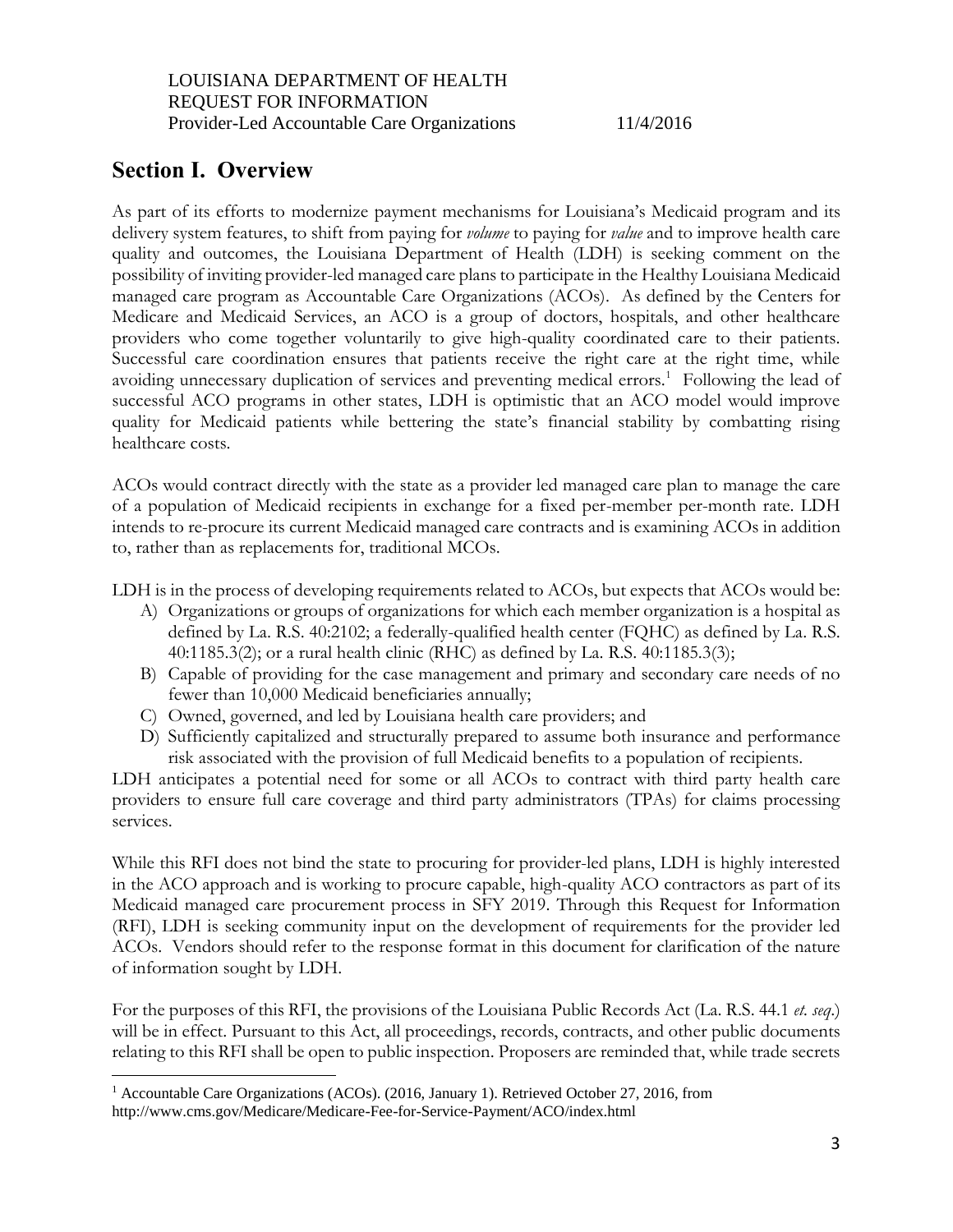and other proprietary information submitted in conjunction with this RFI may not be subject to public disclosure, protections must be claimed by the proposer at the time of submission of its Technical Proposal. Proposers should refer to the Louisiana Public Records Act for further clarification.

# <span id="page-3-0"></span>**Section II. Background**

In the America's Health Rankings 2015 Annual Report, Louisiana ranked last in the country in overall health.

- 50th in health behavior (e.g., physical inactivity, obesity, % of adult population that smokes)
- 50th in community and environmental factors (e.g. children in poverty, infectious disease)
- 50th in clinical care (e.g., % of live births that are low birth weight, preventable hospitalizations)
- 50th in outcomes (e.g., infant mortality, premature death, cardiovascular deaths)

To promote better health, LDH seeks to shift its payment system from volume to value and its delivery system from a focus on disease to a focus on population health.

LDH's vision is to pay for value by promoting the Triple Aim:

- Improved patient experience of care
- Improved population health
- Spending resources wisely

 $\overline{a}$ 

ACOs have common features between all models:

- ACOs must focus on bettering the overall health of the population they serve. This is achieved through better-coordinated care as well as population health initiatives.
- ACOs must have a stated legal structure with a governing board that is responsible for measuring and improving quality of care.
- Primary care must be the main focus of ACO care delivery. This ensures maximum impact of care at the patient level.
- The population under an ACO's umbrella of care must be substantially large, as to ensure an adequately sized population for quality benchmarking.
- ACOs must implement "meaningful and identifiable" reforms in patient engagement and care delivery, to demonstrate a significant effort to improve quality and value of patient care.
- ACOs must incentivize a realistically achievable shared savings mechanism for their providers to combat volume-driven care delivery.
- ACOs must measure and report quality metrics that are readily accessible to its patients and governing board.<sup>2</sup>

<sup>2</sup> Fisher, E., & McClellan, M. (2011, January). ACO Toolkit. *Accountable Care Organization Learning Network,* 7- 15. Retrieved October 27, 2016, from https://xteam.brookings.edu/bdacoln/Documents/ACO Toolkit January 2011.pdf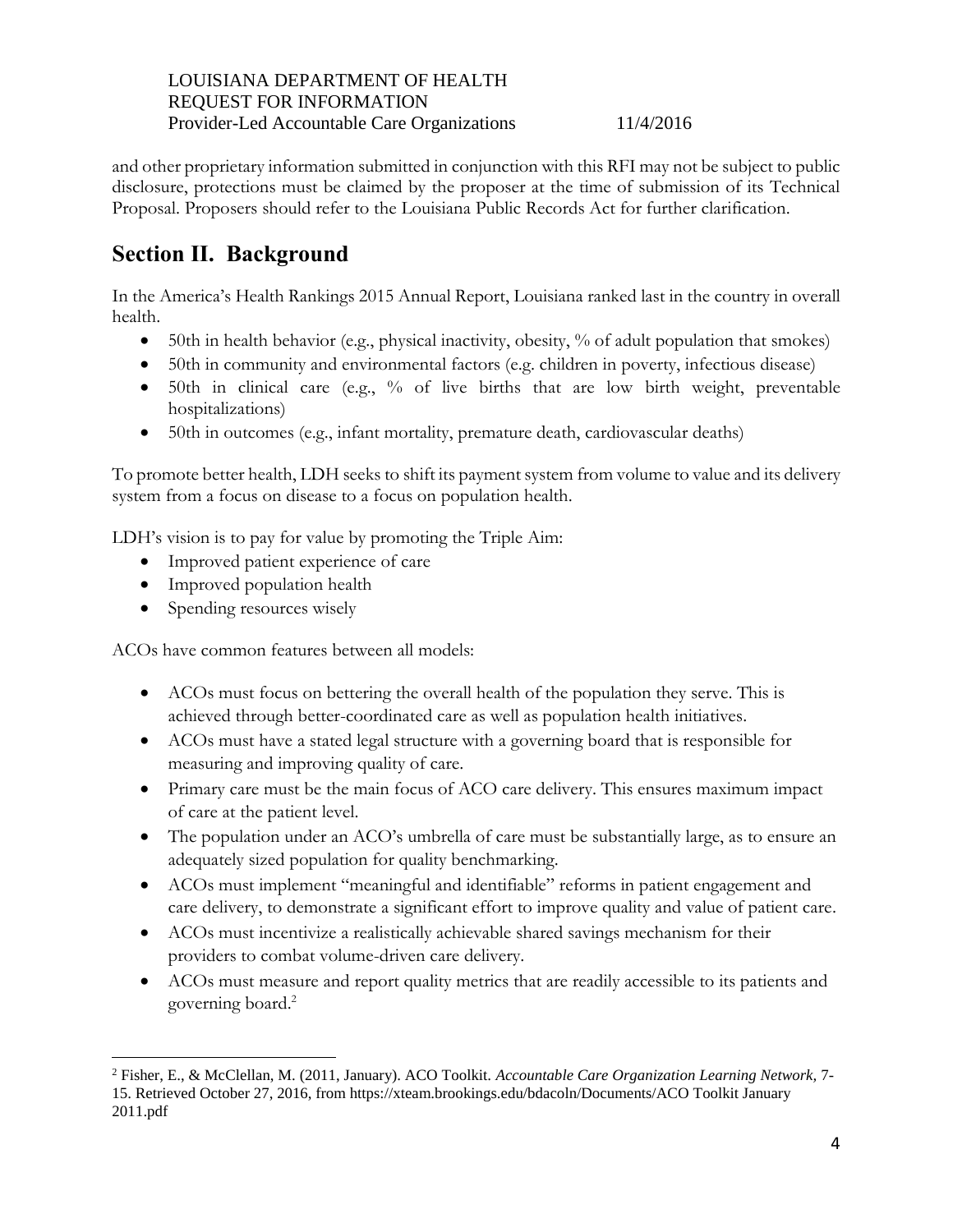Because of these common features, the ACO initiative is envisioned as potentially helping the state advance its value based payment goals by vesting providers who are ready and interested with responsibility and accountability for care management and total cost of care. LDH's goal in this initiative is to imbue providers with the flexibility necessary to appropriately and rationally deliver services according to patient needs by sharing both the financial benefits of delivering appropriate care and the burdens of inefficient care.

The ACO initiative is but one of multiple reform options under consideration by LDH in the development of a Transformation Roadmap to build on major reforms over the past five years, including the launch of Medicaid managed care, privatization of the state charity hospital system, and Medicaid expansion through which Louisiana has extended coverage to more than 325,000 residents. The Roadmap will be informed by a robust stakeholder engagement process currently in progress, including but not limited to this RFI.

# <span id="page-4-0"></span>**Section III. Questions for Respondents**

Please use the attached form to answer the following questions. Respondents are not required to answer all questions.

# <span id="page-4-1"></span>*A. ACO Requirements*

LDH envisions establishing requirements for provider led ACOs that mirror requirements for the Medicaid managed care organizations currently participating in the Healthy Louisiana Managed Care Program. LDH seeks the following information related to requirements for ACOs.

- 1. Are there any exceptions or modifications to [current requirements](http://www.ldh.la.gov/assets/medicaid/RFP_Documents/MCO_RFP_ThroughAmd6.pdf) that LDH should consider to encourage ACO participation (e.g., special licensure and solvency requirements)?<sup>3</sup>
- 2. What governance principles and/or requirements should LDH consider implementing to ensure that ACOs are governed and led by Louisiana providers?
- 3. Are there any interim steps or technical assistance that LDH could provide to promote providers' ability to develop ACOs over time?
- 4. Are there any other unique requirements that LDH should consider applying to ACOs?

# <span id="page-4-2"></span>*B. ACO Functions*

 $\overline{a}$ 

ACOs would be expected to provide all functions of a traditional MCO, including but not limited to: claims adjudication and payment, marketing, member services, provider network development, credentialing, prior authorization, care management, data analytics and quality reporting. ACOs would also be expected to offer the same set of benefits to enrollees as that offered by current MCOs.<sup>4</sup> LDH seeks the following information related to key ACO functions.

<sup>&</sup>lt;sup>3</sup> Managed Care Contract Requirements listed in Request for Proposals linked here: <http://www.ldh.la.gov/assets/docs/contracts/BayouHealthPrepaidFINAL72814.pdf>

<sup>4</sup> For more information on Louisiana's covered benefits, please see: [http://dhh.louisiana.gov/assets/docs/Making\\_Medicaid\\_Better/Medicaid\\_Services\\_Chart.pdf](http://dhh.louisiana.gov/assets/docs/Making_Medicaid_Better/Medicaid_Services_Chart.pdf)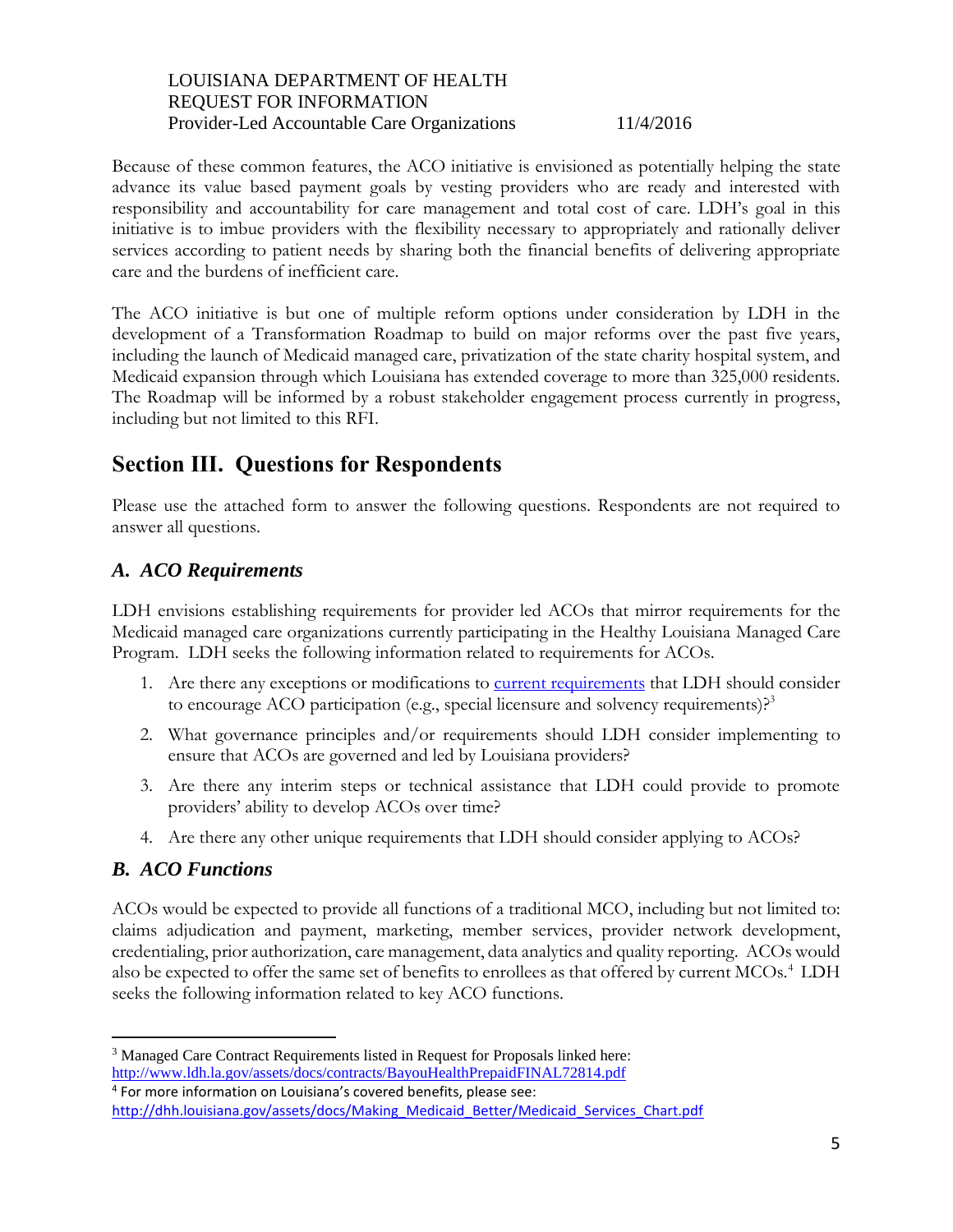- 1. Should ACOs be permitted to obtain necessary functionality by entering into a TPA or joint venture with an insurance company or health plan?
- 2. Are there any key functions that LDH should not permit the provider led ACO to delegate to another entity?
- 3. Are there certain functions that LDH should consider standardizing or centralizing to facilitate ACO development and to ease provider administrative burden?
	- a. Should these functions be standardized across ACOs and MCOs?

# <span id="page-5-0"></span>*C. ACO Populations*

LDH envisions that ACOs, like the state's traditional MCOs, would serve all Medicaid members who are eligible for enrollment in Healthy Louisiana. LDH seeks the following information related to populations to be served by ACOs.

- 1. Should LDH permit ACOs to serve specific regions, rather than enrolling Medicaid members statewide?
	- a. Would ACOs be able to develop statewide networks?
- 2. If LDH were to permit ACOs to serve specific regions, would the ACOs have large enough enrollment to support the infrastructure needed for ACO functions and to take on financial risk?
- 3. How should populations defined or limited for ACO enrollment, if at all?

# <span id="page-5-1"></span>*D. Selection of ACOs*

LDH would likely procure ACOs as part of its standard MCO procurement process. LDH seeks the following information related to ACO selection.

1. What are the most important characteristics and qualifications for LDH to consider in selecting ACOs?

# <span id="page-5-2"></span>*E. Other Strategies*

As described above, LDH is seeking to implement strategies that promote and encourage provider accountability for care management and the total cost of care for Medicaid enrollees.

- 1. Are there other managed care contracting or payment models that LDH can implement to achieve its goals?
	- a. For example, should LDH encourage or require MCOs to contract with ACOs or implement other alternative payment arrangements with providers?

# <span id="page-5-3"></span>**Section IV. Statement of Interest (For Potential ACO Respondents Only)**

- 1. Please describe your interest in becoming an ACO.
- 2. Please describe the Medicaid population(s) you currently serve.
- 3. Please describe the services you currently provide to these populations.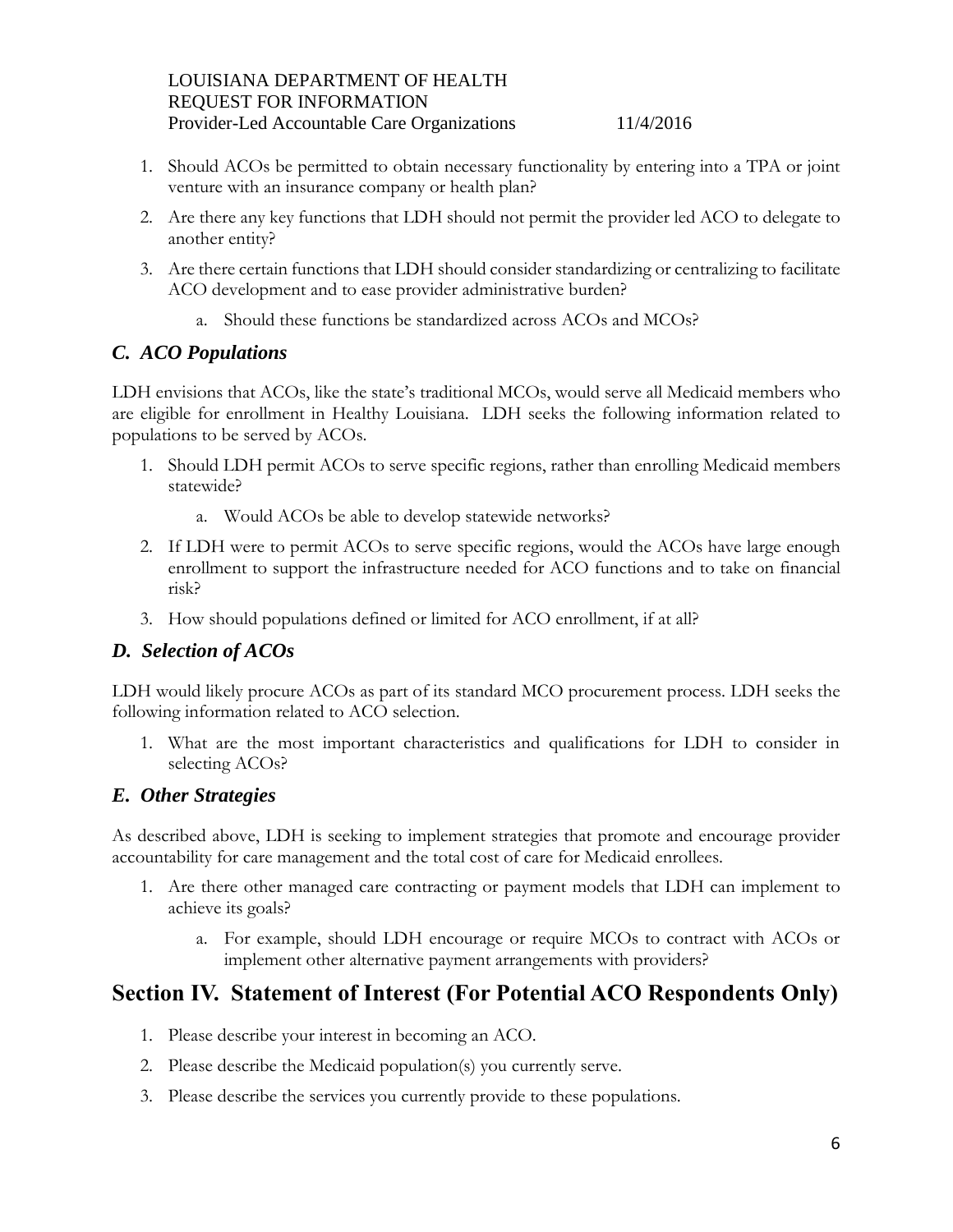- 4. Would your ACO be able to enroll and serve all Healthy Louisiana populations statewide? If not, please describe the region(s) of the state you would be able to serve.
- 5. Would your ACO be able to enroll and serve all Healthy Louisiana eligibility groups? If not, please describe the population your ACO would serve.
- 6. Does your organization currently participate in any risk arrangements or contracts with Medicaid, Medicare or commercial payors? If so, please describe these (e.g., the type of arrangement, the payor—Medicaid, Medicare or commercial, etc.).
- 7. Does your organization currently participate in or own an Accountable Care Organization  $(ACO)$ ?
- 8. Does your organization currently have capacity in the following areas needed to serve as an ACO?
	- Marketing
	- Claims adjudication and payment
	- Network development
	- **Provider services**
	- Member services
	- Prior authorization
	- Patient outreach and education
	- Care management
	- Data analytics
	- Quality measurement and reporting
- 9. What capacity would your organization need to obtain to serve as an ACO?
- 10. How might your organization obtain needed capacity?
- 11. When would your organization be ready to respond to an LDH procurement for ACOs?

# <span id="page-6-0"></span>**Section V. RFI Submission Instructions**

Responders are encouraged to propose efficient options for providing solutions that enable Louisiana Medicaid to reach its goals, including recommending what resources will be required. Responders are encouraged to be as detailed as possible and encouraged to suggest and comment on any other related issues not specially outlined herein.

Responses are due by **5:00 p.m. CT on Friday**, **December 9, 2016 Tuesday**, **January 31, 2017**. Responses should be delivered via email. Responses should be limited to twenty 8 ½ x 11 pages and identified as **ACO RFI Response** on the electronic subject line. Proposers interested in participating in this RFI should send an electronic copy of their response to the email address below:

Louisiana Department of Health, Bureau of Health Services Financing Frank Opelka [Frank.opelka@la.gov](mailto:Frank.opelka@la.gov)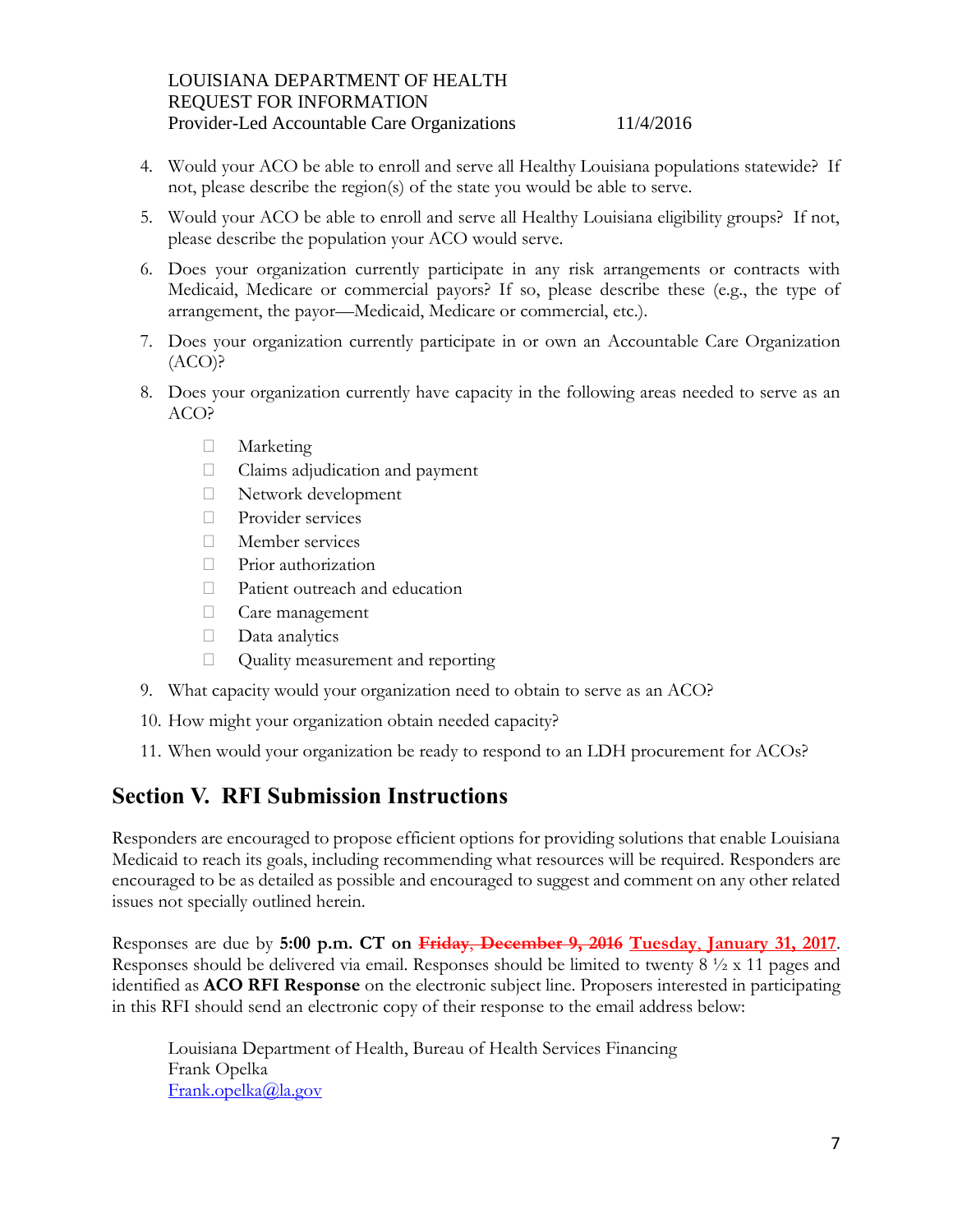Medicaid Program Manager

# <span id="page-7-0"></span>**Section VI. Additional Information – Purpose, Disclaimer, Ownership, and Confidentiality**

This RFI is issued as a means of technical discovery and information gathering. It is for planning purposes only, and should not be construed as a solicitation for services or a request for proposals (RFP), nor should it be construed as an obligation on the part of the state to purchase services. This RFI is not a means of pre-qualifying vendors for any subsequently issued RFP related to this RFI. RFI responses are non-binding on the state or respondent.

## **Liabilities of Agency**

This RFI is only a request for information about potential products/services and no contractual obligation on behalf of LDH or BHSF whatsoever shall arise from the RFI process.

This RFI does not commit the LDH or BHSF to pay any cost incurred in the preparation or submission of any response to the RFI.

## **Confidentiality and RFI Ownership**

All responses to the RFI will become the property of LDH and will not be returned.

The designation of certain information as trade secrets and/or privileged, confidential, or proprietary information shall only apply to the technical portions of your response to this Request for Information. Any response to this request marked as copyrighted or marked as privileged, confidential, or proprietary **in its entirety** is subject to rejection without further consideration or recourse based on the professional opinions of LDH legal staff.

Respondents should bear in mind that while trade secrets and other proprietary information submitted in conjunction with this RFI may not be subject to public disclosure, **the submitting party must claim protections at the time of submission**. The following guidelines provide accurate instructions to mark adequately certain information as privileged, confidential, or proprietary.

 The respondent must clearly designate the part of the response that contains a trade secret and/or privileged or confidential proprietary information as "confidential" in order to claim protection, if any, from disclosure. The respondent shall mark the cover sheet of the response with the following legend, specifying the section(s) of the response sought to be restricted in accordance with the conditions of the legend:

*"The data contained in pages \_\_\_\_\_ of this response have been submitted in confidence and contain trade secrets and/or privileged or confidential information, and such data shall only be disclosed for evaluation purposes. This restriction does not limit the state of Louisiana's right to use or disclose data obtained from any source, including the proposer, without restrictions."*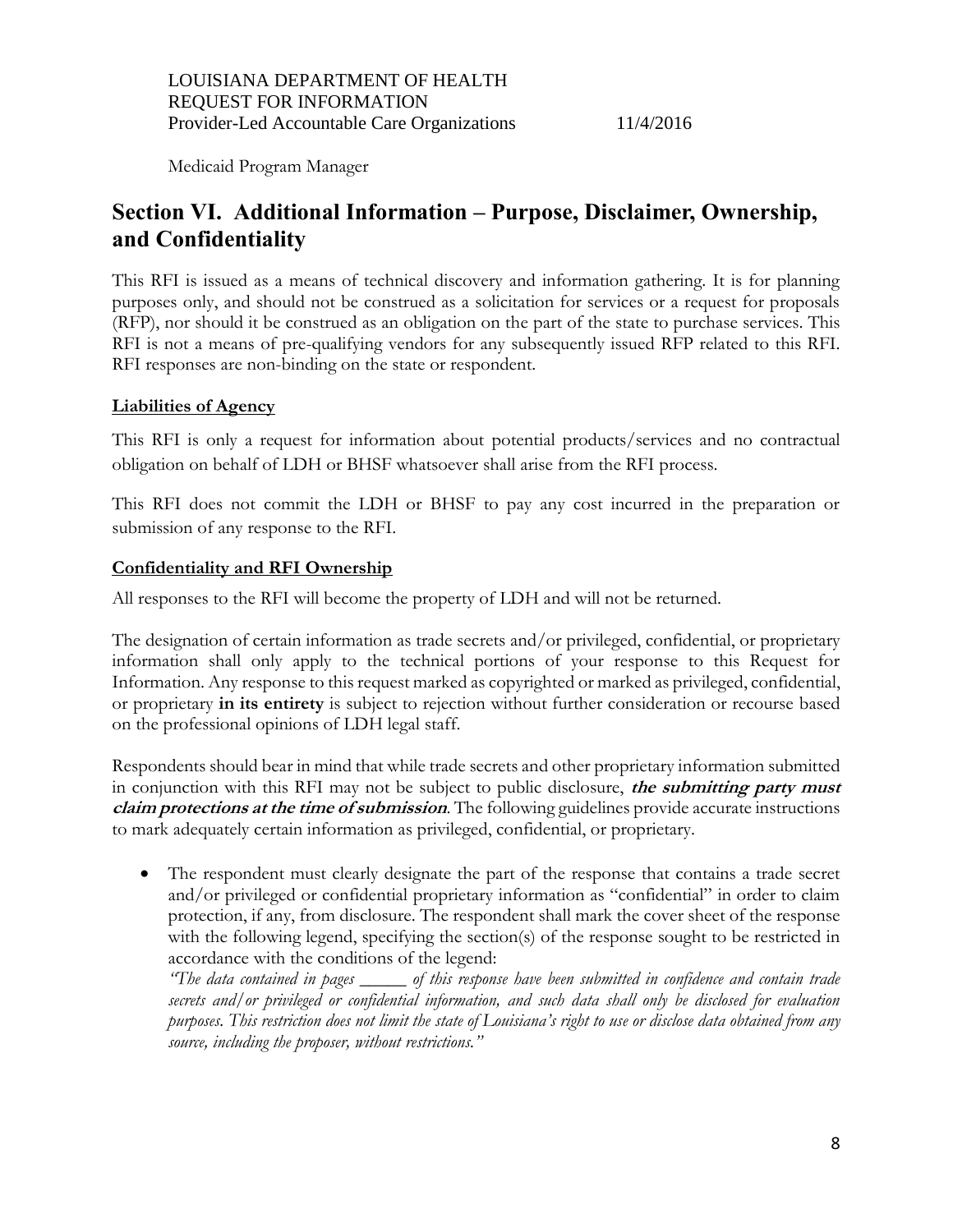Further, to protect such data, respondents should identify and mark each page containing such data as "CONFIDENTIAL." A watermark or footnote delineating each page containing such data as "confidential" will satisfy this requirement.

Respondents must be prepared to defend the reasons why material should be held as confidential. If another respondent or entity seeks to review copies of a respondent's confidential data, LDH will notify the owner of the asserted data of the request. If the owner of the asserted data does not want the information disclosed, it must take legal action as necessary to restrain LDH from releasing information LDH believes to be public record.

If the response contains confidential information, the respondent should submit a redacted copy of the response. Without the submission of a redacted copy, LDH may consider the entire response to be public record. When submitting the redacted copy, it should be clearly marked on the cover as a "REDACTED COPY." The redacted copy should also state which sections or information have been removed.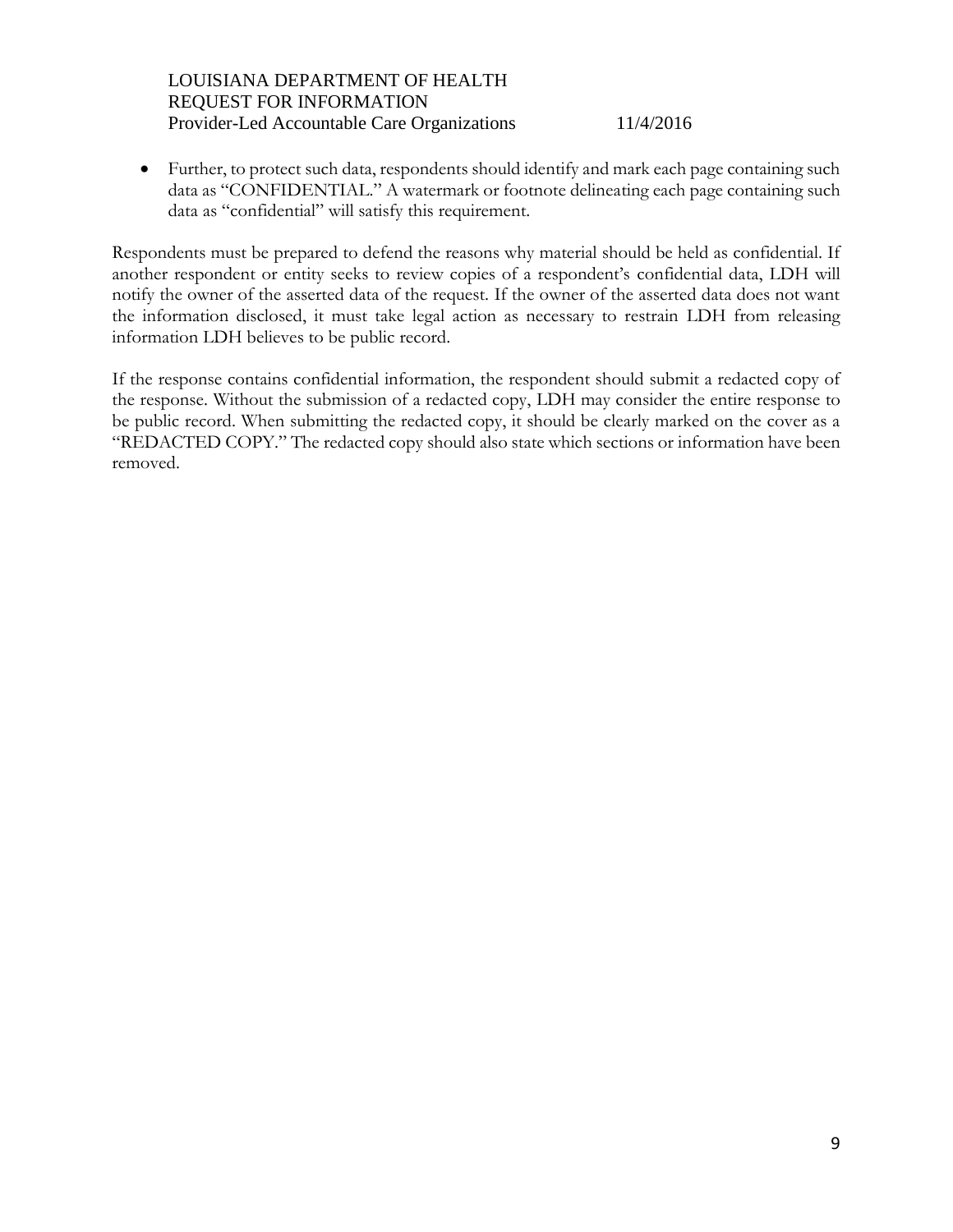# **Attachment: Response Form**

#### <span id="page-9-0"></span>**RESPONDENT INFORMATION**

First Name: Last Name Title: Organization: Address: Contact Phone: Contact Email:

Responding as an Individual: (Y/N) Responding on Behalf of Organization: (Y/N)

Check all that describe your organization:

- **Hospital or Hospital System**
- Clinical System
- Advocacy Organization
- **Health Plan**
- \_\_ Physician
- Non-physician Health Care Provider
- Other Please Describe: